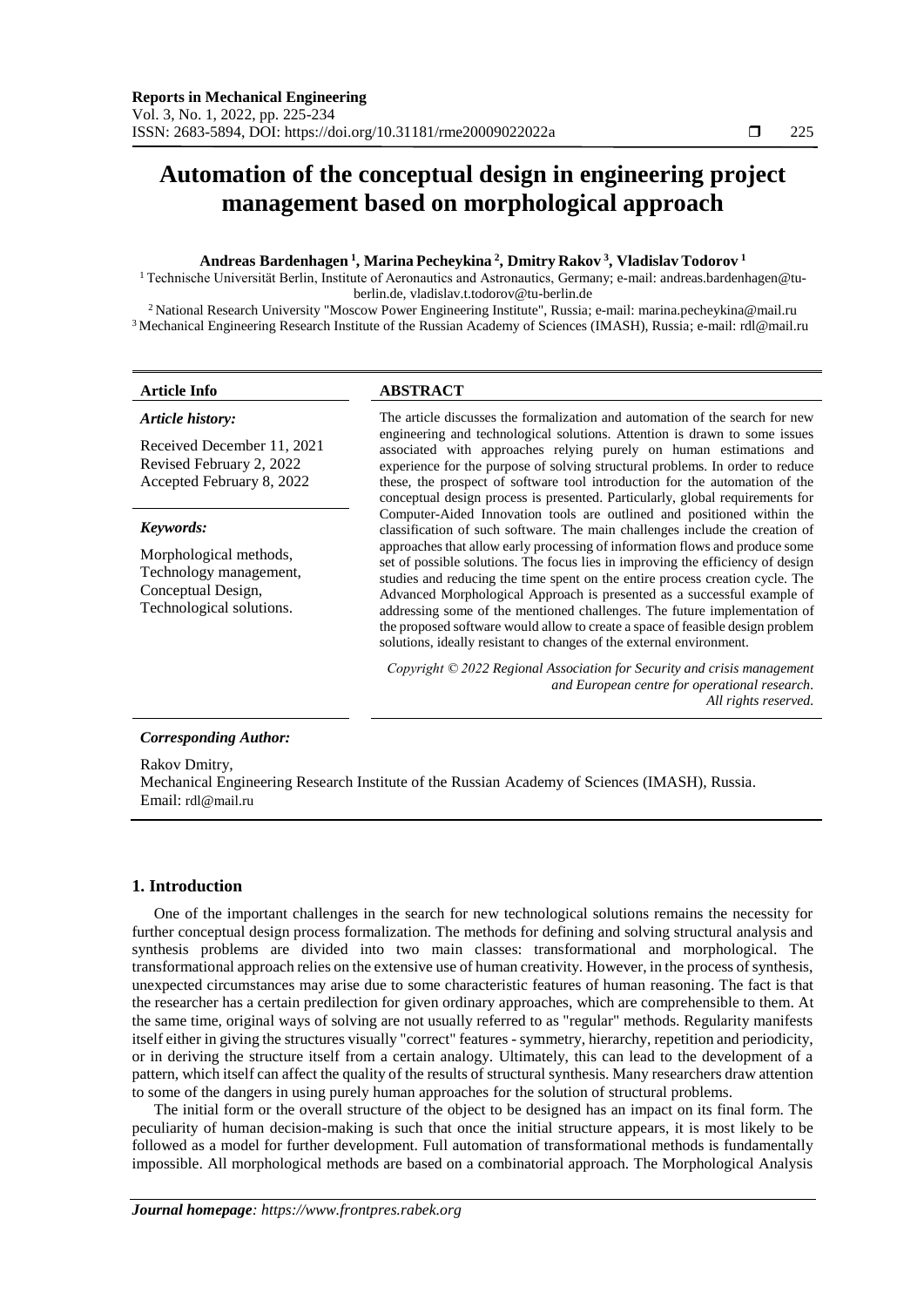(MA) procedure allows to purposefully and systematically lay down a huge number of analogues in morphological sets of engineering solutions. Some stages of morphological methods can be automated. The general conclusion from the above analysis is that automated design should cover not only the final stages, but also the search for initial product concepts. Without modern computer technology it is practically impossible to examine and evaluate a large number of possible solutions and technical innovations.

Thus, the MA has been used in dozens of developments in project management. The morphological box for education for sustainable development (ESD) provides more than 70 million opportunities to systems implement. Universities may use this morphological box for ESD to find out their unique profile and develop proper ways to implement ESD (Isenmann et al., 2020).

The analysis has been used to complex selection process of worker assistance systems for human-centered manufacturing systems. Due to rising complexity of products and processes in the manufacturing sector, as well as changing work environments, the choice for suitable support systems on the shop floor becomes more difficult. In this work the researchers identify a broad variety of influencing attributes for selecting the most appropriate worker assistance systems depending on each individual field of application. These attributes are building the ground for the development of a morphological box to facilitate the selection process of worker assistance systems (Späker et al., 2021).

The study analyzed new electricity business cases with an aim to categorize them systematically based on theoretical grounds. Complementing the shortcomings, researchers adopted the morphological box for categorization to compare several business cases and draw the main types of businesses. It has revealed that utilities as well as residential, commercial, industrial customers also act as the main customers for the distributed resources while cooperation among different industries is growing rapidly, and local governments are actively involved in the business as the main providers (Park & Lee, 2020).

The MA results indicate that the present state of developing and maintaining B2C systems has not been much influenced by modern Web Engineering concepts and that there is considerable potential for improvement (Knolmayer & Borean, 2010).

The investigates proposes a planning methodology of systems technologies using a three-dimensional morphological box. The authors assume that the planning problem of systems technologies could be represented by three basic attributes, i.e., needs (system requirements), seeds (basic technologies) and systems technologies (system problems). They introduce a three-dimensional morphological box, whose axes are the above attributes, as a framework of planning activities. The constituent items of each axis are obtained from the recognition of societal and technological trends (Nakao, 2001).

In the work the concept of human-machine collaboration is regarded as key enabler for agile production systems as collaborative robots offer new forms of flexibility. Due to inherent safety functionalities, these robots can operate without physically separating safety devices and thus provide flexibility in task allocation and execution. The paper presents the impact of modifications on collaborative robotic cells and how they influence the risk assessment. Furthermore, a method of considering work system variants based on desired future modifications is presented so that implications can be already identified in an early design phase of the system (Komenda et al., 2021).

This research builds upon the methodological literature on developing and evaluating energy scenarios and presents a morphological box, which comprises parameters describing the scenario properties, (energy system) model properties, scientific practice and institutional settings of energy scenarios. The newly developed morphological box is applied to four selected energy scenarios of the energy transition (Witt et al., 2018). Morphological approaches have also been used in a number of other works (Zwicky,1969), (Levin, 2015).

Among the tasks encountered during the design of engineering and technological processes, one can highlight the following (Rakov, 2010):

- a) Creation of approaches that allow in the early stages of process creation to process information flows and produce some set of possible solutions;
- b) Increasing the efficiency of design research and reducing the time spent on the whole cycle of process creation;
- c) Increasing the number of options under consideration, determining the optimal modes of operation and taking into account the influence of the external environment;
- d) Use of new methodological approaches to problem solving;
- e) Increasing the effectiveness of design research;
- f) Satisfying the conditions of competitiveness, high quality requirements, manufacturing feasibility, etc;
- g) Selection of the best process structure, implementation of the optimal organization of the elements interaction, determination of the optimal functioning modes and consideration of the external environment impact;
- h) Automation of prospecting works.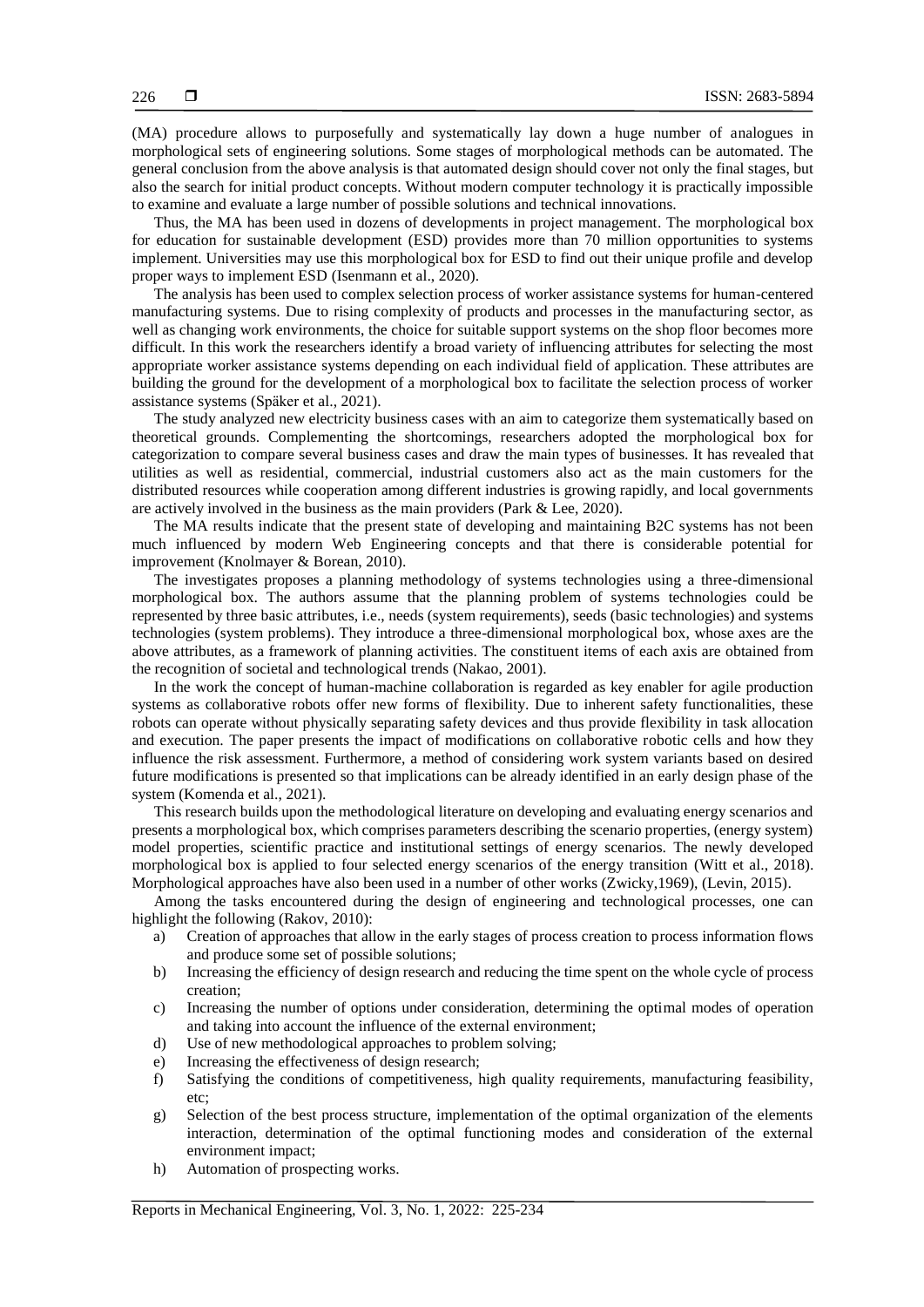# **2. Conceptual Design**

The initial stage of product development is denoted as conceptual design (Gost, 2013). Typically, it encompasses the following tasks:

- a) The implementation of options for possible solutions, the establishment of the peculiarities of options. The depth of such study should be sufficient to compare the options under consideration;
- b) Development and justification of engineering solutions aimed at ensuring the indicators established by the terms of reference and the technical proposal;
- c) Assessment of the product's manufacturing feasibility and ensuring the correct choice for means and methods of control (testing, analysis, measurement);
- d) Evaluation of the product in terms of its compliance with the requirements of ergonomics and technical aesthetics;
- e) Check of variants for patent purity and competitiveness;
- f) Comparative assessment of the options under consideration. The comparison is carried out according to product quality indicators (purpose, reliability, manufacturing feasibility, standardization and unification, economic, aesthetic, ergonomic).
- g) Choosing the best (rational) option(s) for the product and justifying the choice;
- h) Decision-making tasks;
- i) Confirmation or clarification of the product requirements (engineering characteristics, quality indicators, etc.) and definition of technical and economic characteristics.

The significant information uncertainty encountered during conceptual design leads to the consideration of "crude" models and multi-variant design solutions, i.e. parallel processing of a number of alternative variants. Such a detailed system and mathematical study needs to reproduce the interaction of external and internal factors during the design process. The automation of the process itself creates patterns in the solution space influenced by the defining process characteristics. The development of project cost, cost influence and uncertainty of information over project lifetime is shown in Figure 1 (Bardenhagen, 2019; Rakov, 2020).

Various methods have been developed for conceptual design. These methods include genetic algorithm (Boutemedjet et al., 2019), matrix-based methods (Geng et al., 2011), exergy methods (Zhy et al., 2018), axiomatic design (Thielman & Ge, 2006) etc. At present, there exist many methods to search for and synthesize engineering solutions, including processing Big Data in Internet (Hashimova, 2016) and structural analysis for the realization of scientific and engineering ideas (Aliyev & Shahverdiyeva, 2017).



**Figure 1.** Change in project cost, cost influence and uncertainty of information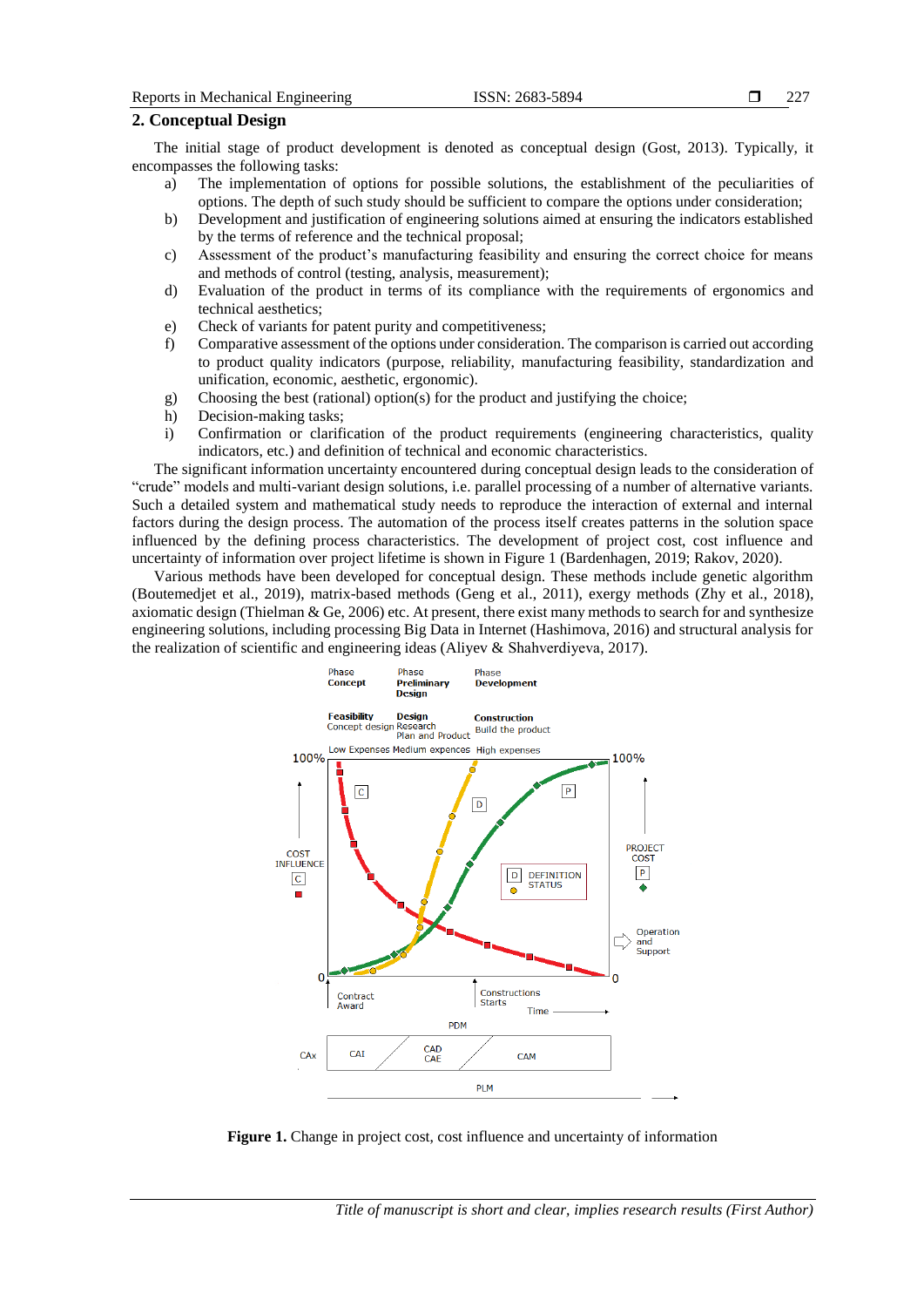The design of a product, system or process can be summarized by the definition of the product structure (structural synthesis) and of the parameter range for the synthesized structure (parametric synthesis or parametric optimization). The completely different character of these tasks implies different solution strategies. Parametric synthesis could be usually resolved by reducing the task to the determination of solutions satisfying the metric criteria. On the contrary, structural synthesis defines the rational structure of an object and is generally classified as formally non-resolvable. Such tasks involve working with uncertain structural connections, non-metrical attributes of structural elements and quality criteria. Conventional optimization methods cannot be applied to a certain objective function of structural synthesis due to its following qualities: (1) it is discontinuous (discrete) or cannot always be determined; (2) it exists in operator notation; (3) it is not based on analytical expressions; (4) it is not differentiable, not unimodal, not separable, and not additive (Mishin & Osin, 1978; Rakov 2019,2020). The solution of the structural synthesis task is the main and exclusive subject of the researcher's creative activity.

During the stage of structural synthesis of new engineering solutions intuitive (Brainstorming, Mind Mapping, TRIZ, Synectics etc.) and discursive (morphological analysis, cause-and-effect diagram, Osborn-Checklists etc.) techniques can be used.

#### **3. Automation of the conceptual design stage**

The most intuitive techniques for idea generation such as brainstorming and mind mapping rely mostly on subjective human judgment, experience and decision-making. Although for the design of complex engineering solutions one would seek the opinions of dedicated domain experts, the results of the methods would still exhibit a certain amount of subjectivity. Apart from potential flaws or drawbacks of the applied design methodology, this is also highly due to cognitive biases. Such human biases rely on judgmental heuristics and help people make intuitive decisions in uncertain situations (Tversky & Kahneman, 1974). However, these can lead to systematic errors, especially when addressing complex tasks such as seeking innovative designs for new product generations. These drawbacks of subjective techniques for idea generation could result in the following unwanted outcomes:

- a) the designers might rely mostly on their previous experience;
- b) prioritization of known or existing problem solutions rather than innovative ideas;
- c) the objectively optimal solution for a given problem statement may unwillingly be left out of scope.

In order to avoid these potential pitfalls, an increased level of automation of conceptual design processes could be sought. As shown in Figure 1, this could be addressed during the conceptual design stage by introducing software for Computer-Aided Innovation (CAI) purposes. Kohn and Hüsig (Kohn & Hüsig, 2007) classify CAI tools into the categories Strategy Management, Idea Management and Patent Management. The creation of innovative products as solutions for unconventional or complex problem statements falls under the Idea Management class. It can be further divided into the sub-categories' idea generation, idea collection (search and integration of existing problem solutions), idea evaluation and idea classification.

For the reasons mentioned in Section 2, full automation of conceptual product design can hardly be achieved. In order to profit from computational capabilities, it is therefore necessary to introduce software covering all sub-classes of Idea Management while making it a proper aid to the designer and combining computational advantages and expert human reasoning. In this context, one could define global initial purposes/requirements for such software as follows:

- a) extended automation of conceptual design tasks in the fields Idea Generation, Idea Collection, Idea Evaluation and Idea Classification;
- b) robust formalization of problem structuring regardless of application domain;
- c) transparent and intuitive algorithm and execution;
- d) efficient and intuitive interaction between the software and the experts/designers;
- e) reduction of human cognitive biases in the design process;
- f) handling of possible uncertainties;
- g) consideration of the multidisciplinary character of conceptual design;
- h) ability to generate, evaluate and classify innovative technologies with partial or complete lack of experimental or statistical data.

The sub-category idea evaluation implies the use of structured evaluation techniques and/or the involvement of expert systems for the ranking or comparison of alternative design ideas. For this purpose, one could apply certain Multiple-Criteria Decision-Making (MCDM) methods, which represent sets of mathematical tools used for ranking, sorting, describing or narrowing down given sets of alternative scenarios (Mota et al., 2013). These approaches allow certain structuring and a mathematical framework for the decisionmaking tasks while considering multiple evaluation criteria simultaneously. MCDM methods can be divided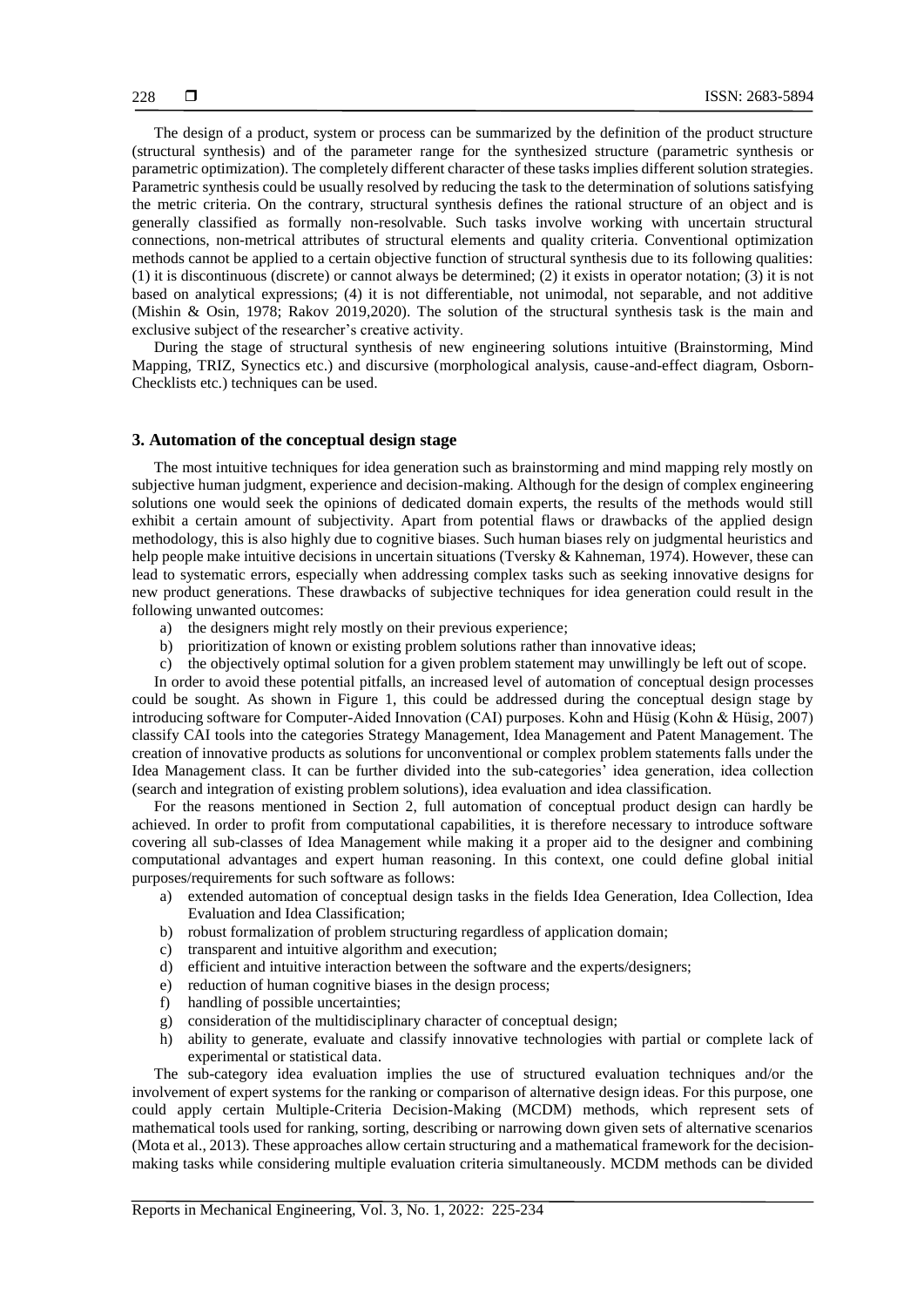into Multiple-Attribute Decision Making (MADM) and Multiple-Objective Decision-Making (MODM) categories, depending whether the evaluations are conducted on discrete or continuous variables respectively (Mota et al., 2013).

A study of available CAI tools conducted by Zaripova and Petrova (Zaripova & Petrova, 2012) has revealed that the majority of idea generation software relies mostly on the brainstorming and mind mapping techniques. However, the authors of the source underline that these methods are less effective for addressing complex engineering design tasks. In the same time, they suggest the MA as a more suitable approach among other ones. According to the study results, there is a very limited amount of software products which implement the method.

### **4. Morphological Methods**

Along with the estimated higher effectiveness for idea generation, the Morphological Analysis (MA) is also considered as the most commonly used method among the discursive techniques for structural synthesis (Zwicky,1969), (Levin, 2015). Thus, according to statistics compiled in 2009 by German scientists, the total number of companies using the morphology is more than 40%, while regular use is done by more than 20% (Smerlinski et al., 2009). Morphological synthesis is regarded as a methodology to streamline the problem to be solved. Morphological analysis is a method developed by F. Zwicky for exploring all the possible solutions to a multi-dimensional, non-quantified problem complex (Zwicky,1969). Zwicky applied this method to such diverse tasks as the classification of astrophysical objects and the development of jet and rocket propulsion systems. More recently, morphological analysis has been extended and applied by a number of researchers in the USA and Europe in the field of future studies, engineering system analysis and strategy modelling.

The MA envisages the decomposition of the product to be designed into multiple constructive, functional or technological elements (Zwicky,1969), (Garvey, 2016). Subsequently, one assigns to each element a finite set of alternative design solutions. All possible combinations of alternative technology options for each element compose the solution space for the given design problem.

Most discursive approaches for structural analysis and synthesis of engineering solutions are based on morphological models, which exhibit the following disadvantages in this case: the enormous volume of the morphological set of solutions, the problems of choosing rational options and their interaction with the external environment (Zwicky,1969). The power of the morphological set can reach millions of possible solutions. In general, classical morphological models are inappropriate for large parameter studies, such as the optimization of flight systems.

At present, there exist many methods to search and synthesize solutions based on the morphological analysis in a variety of physical and engineering areas (Pereverza et al., 2017; Ritchey, 2018).

Some of the largest problems of application of classical methods of morphological analysis are: poor access to software support necessary to address the combinatorial explosion generated by multi-parameter problem spaces inherent in the use of MA; insufficiently flexible processes addressing users' operational constraints; perception of being overly generic, disguising identification of specific application areas of interest (Garvey, 2016).

A major step to address these challenges and the CAI tool requirements outlined in Section 3 could be seen in the developed Advanced Morphological Approach (AMA) (Rakov 2019,2020), (Bardenhagen & Rakov, 2019). It is based on the provisional MA, system analysis, variant clustering and mathematical modelling. Among others, AMA's main features include:

- a) intuitive implementation of the MA methodology;
- b) filtering of solutions with incompatible technological options;
- c) qualitative multi-criteria evaluation of options by dedicated experts;
- d) integration of existing products as reference design problem solutions;
- e) clustering of the obtained solutions based on their evaluation scores.

Therefore, the AMA approach aims to cover all sub-categories of Idea Management, namely idea generation, idea collection, idea classification and idea evaluation.

As a result of all mentioned actions, the designer obtains a visualized design space with ranked and highlighted clusters and solutions along the axis of the defined criteria. Example results of such visualizations are presented in Figures 2,3 and 4. This serves as a clear overview of the available solutions and therefore as a direct decision-making aid on the most suitable product concept. It is worth noting that the qualitative evaluation and clustering of solutions allows to include innovative technologies with lack of prior statistical or experimental data. Thus, the AMA represents an example of potential long-term designer benefit from purposeful CAI tools. Furthermore, it also motivates to use non-conventional and novel technological options in the search for breakthrough solutions.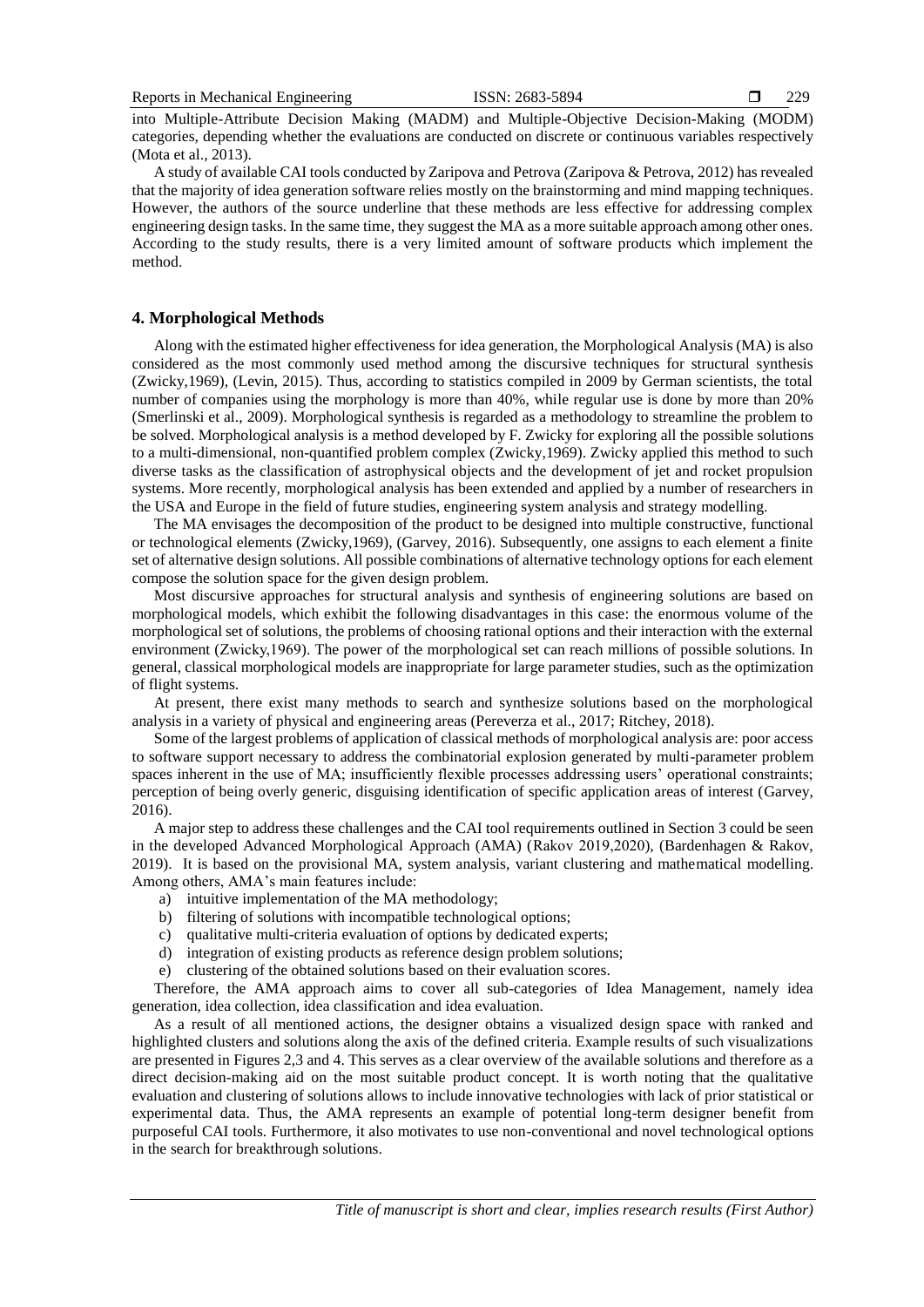Nevertheless, not all requirements for the desired CAI conceptual design tool from Section 3 have been met within the AMA. Particularly, the consideration of uncertainties and multidisciplinary evaluation should be introduced as future improvement.

Very often in the practice of project management there is a task of forecasting the development of the objects under study.



**Figure 2.** Arrangement of variants in the solution space, clustering of variants

Exploring individual clusters and variants



**Figure 3.** Investigation of clusters in the solution field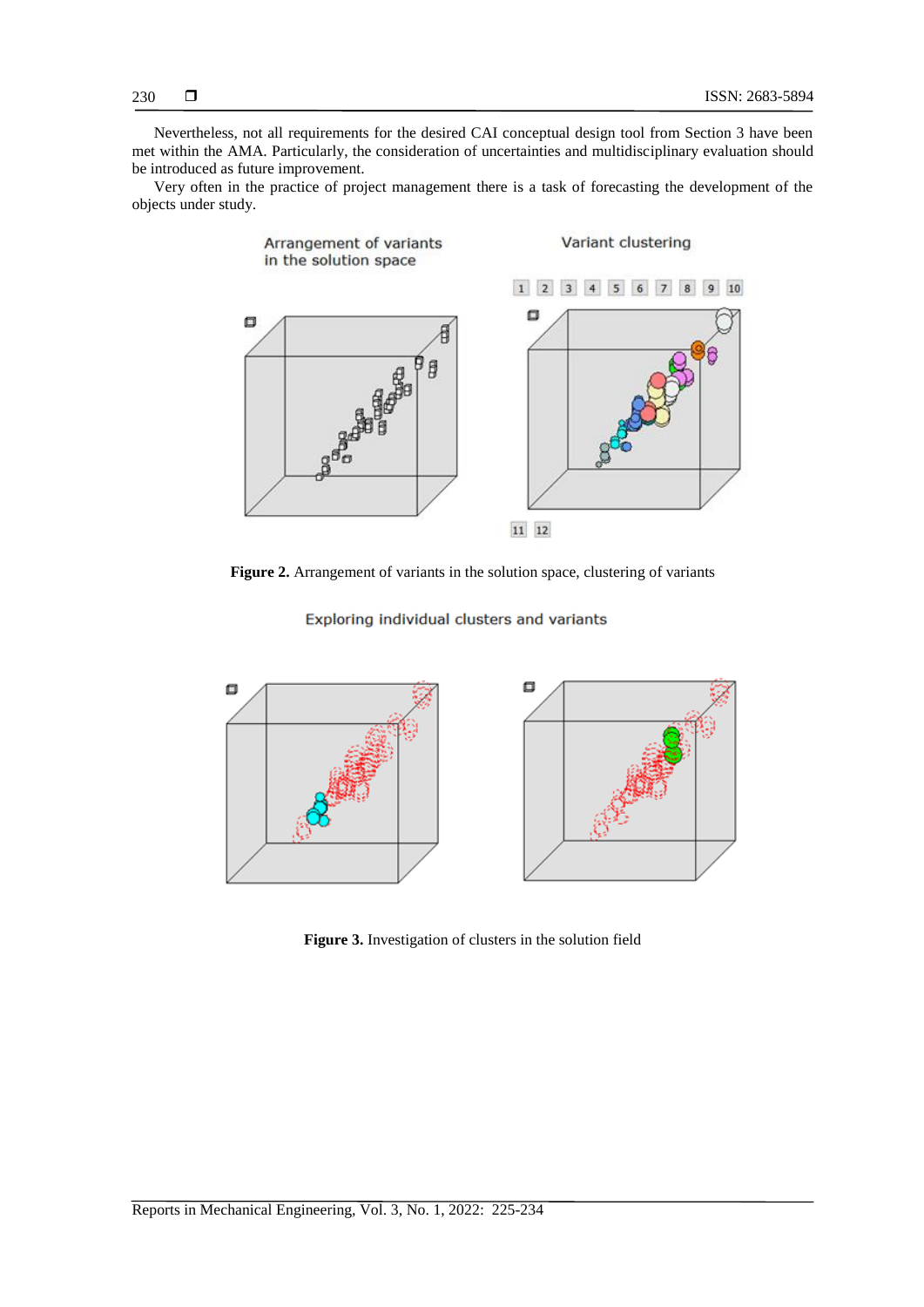Arrangement of clusters Clustering  $\overline{2}$  $\overline{3}$  $\vert 4 \vert$  $5<sub>5</sub>$  $6\phantom{.}6$  $\overline{7}$  $\overline{8}$ 0  $11 \quad 12$ Reference variants Suboptimal variants  $\Box$  $\square$ **Exploring Individual Solutions** Variants in clusters  $\Box$ 

**Figure 4.** Exploring clusters and individual cluster solutions

#### **5. Results**

As the result, a search for engineering solutions for micro-arc oxidation is given (Rakov et al., 2018). Microarc oxidation is an electrochemical process of oxidation of the surface layer of valve metals and alloys combined with electric discharge phenomena at the anode - electrolyte boundary. A morphological matrix with the following features - coating modes, electrolytes used, materials used, coating process control, frequency control, etc. - was generated to synthesize and evaluate the variants. Any set of elements of all traits represents a possible technology option. After synthesis, a cluster was selected and a number of technical solutions were scanned (Figure 5). An experimental setup was created for the rad solutions and the coatings were synthesized (Figures 6 and 7).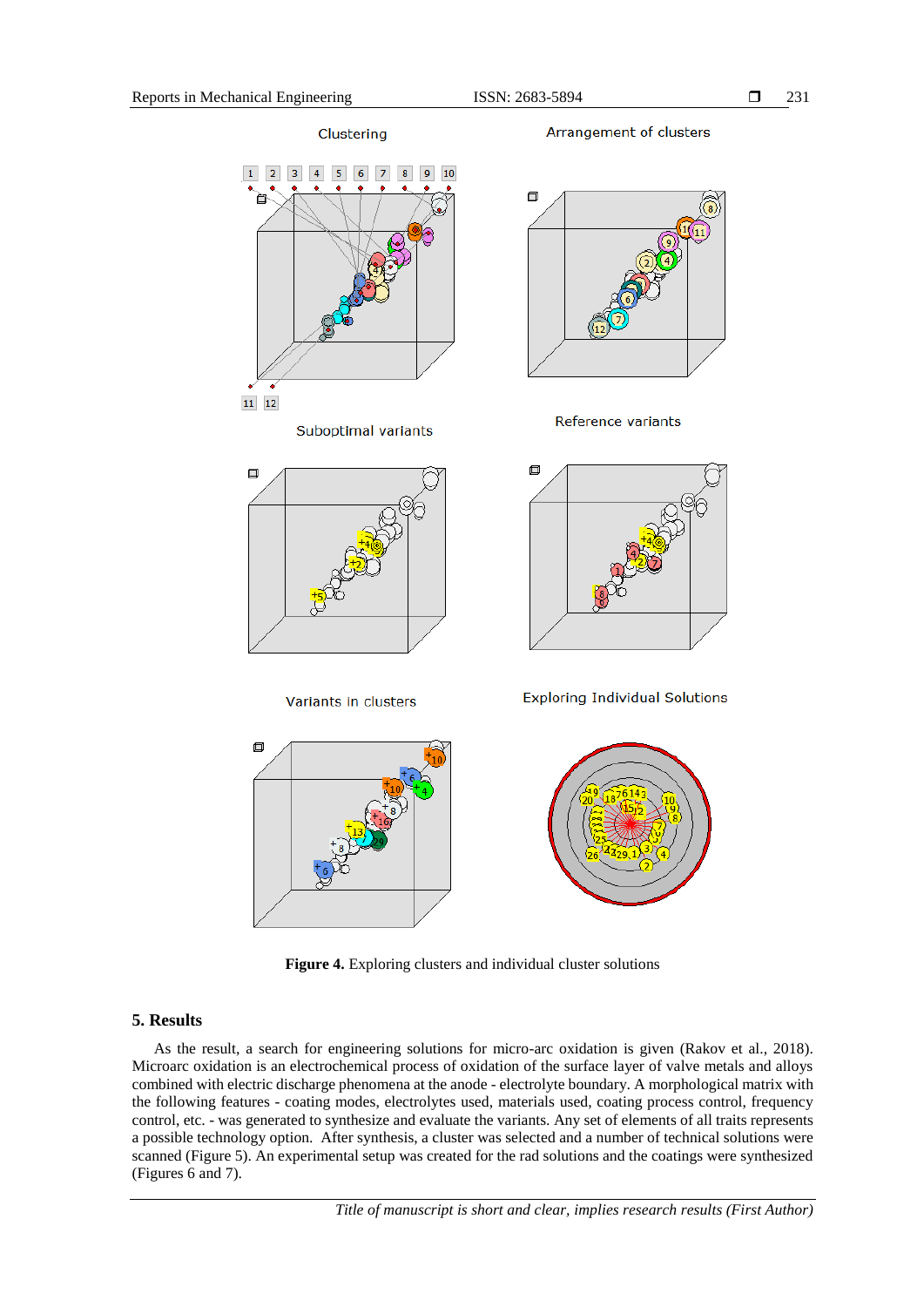





**Figure 6.** Experimental installation



**Figure 7.** Research specimen with ceramic coatings

## **6. Discussion and Conclusions**

The article discusses formalization and automation aspects of idea management for novel engineering and technological solutions. First, attention is drawn to some issues associated with approaches relying purely on human estimations and experience. In particular, methods like brainstorming and mind mapping face cognitive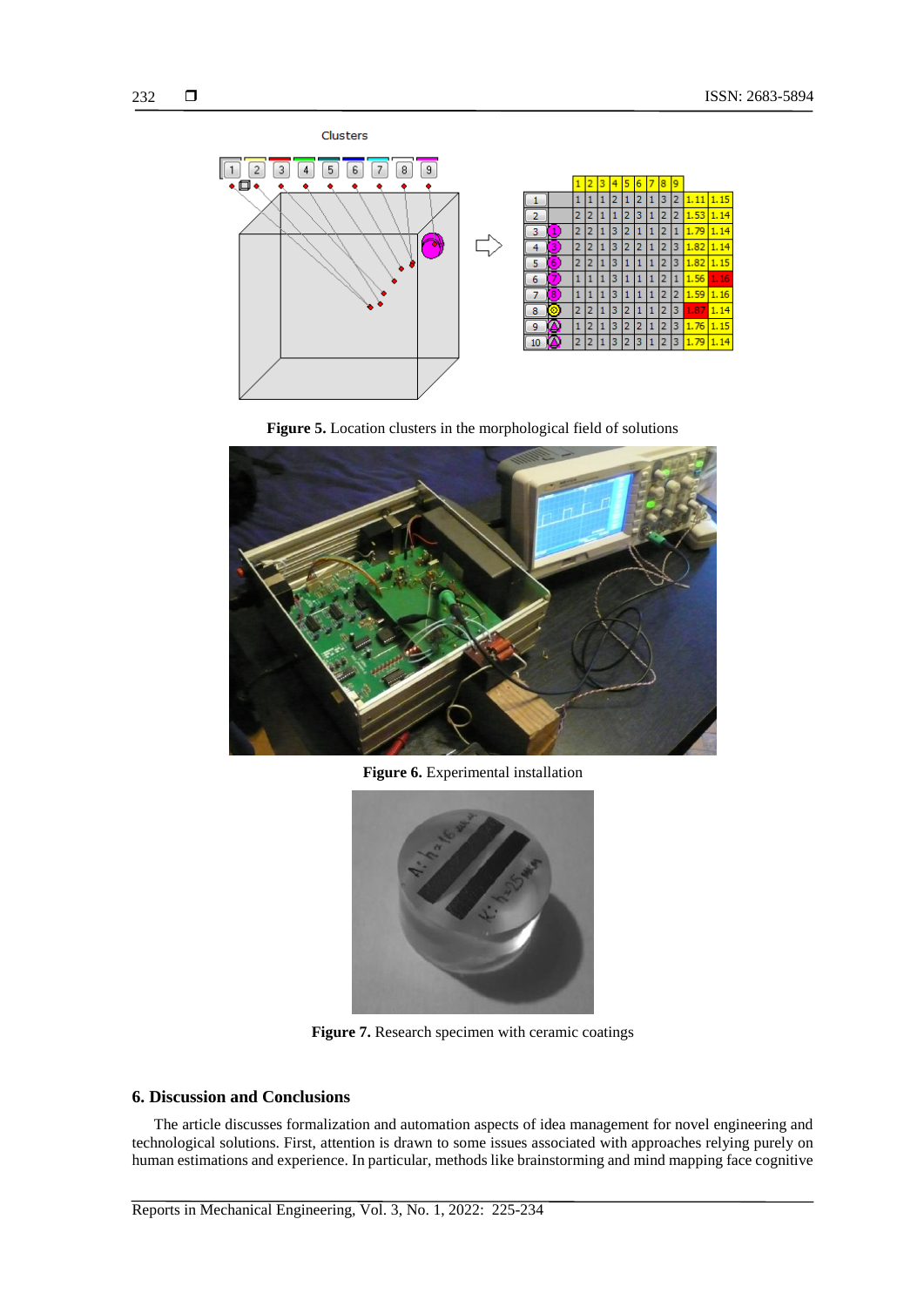bias from human reasoning and could result in unwanted outcomes such as sub-optimal problem solutions and unexplained uncertainties. These phenomena could be reduced by increasing the level of automation in idea management, namely for idea generation, idea collection, idea evaluation and idea classification. In order to approach the development of CAI software which covers all these areas, the current article defines global purposes and requirements for such tools. Since morphological approaches are more suitable for the conceptual design of complex engineering solutions, the MA is introduced through its applications and capabilities.

In this context, the Advanced Morphological Approach was given as a specific example which aims to cover the full spectrum of idea management tasks during conceptual design of complex engineering solutions. However, it still exhibits necessity for further improvements in order to cover the defined requirements, such as multidisciplinary interactions and evaluations and improved problem structuring.

The main automation challenges include the creation of approaches that allow early processing of information flows and produce some set of possible solutions. In focus lies the efficiency improvement of design studies and the reduction of time spent on the entire process creation cycle. The introduction of such a software tool would allow to generate a space of feasible solutions. Ideally, these solutions would be resistant to changes in the external environment and therefore have high competitiveness.

*Acknowledgement:* This research was funded by Deutsche Forschungsgemeinschaft (DFG, German Research Foundation) Project number 443831887.

### **References**

Aliyev, A., & Shahverdiyeva, R. (2017). Technical Ideas and Knowledge into Innovations in Technoparks. I.J. Engineering and Manufacturing, 2017, 2, 1-10.

Bardenhagen, A., & Rakov D. (2019). Advanced morphological approach in aerospace design during conceptual stage. Facta Universitatis,17(3), 321-332.

Boutemedjet, A., Samardžić, M., Rebhi, L., Rajić, Z., & Mouada, T. (2019). UAV aerodynamic design involving genetic algorithm and artificial neural network for wing preliminary computation. Aerospace Science and Technology, 84, 464-483.

Park, C., & Lee, D. (2020). Analysis on new types of electric power businesses using a morphological box. Energy & Environment. 32 (1), 113-133.

Garvey, B. (2016) Combining quantitative and qualitative aspects of problem structuring in computational morphological analysis. PhD thesis, Imperial College London.

Geng, X., Chu, X., Xue, D., & Zhang, Z. (2011). A systematic decision-making approach for the optimal product-service system planning. Expert Systems with Applications, 38 (9), 11849–11858.

Gost 2.118-2013. (2013) Unified system for design documentation. Technical proposal.

Hashimova, K.K. (2016). The Role of Big Data in Internet Advertising Problem Solution. I.J. Education and Management Engineering, 2016, 4, 10-19.

Isenmann, R., Landwehr-Zloch, S., & Zinn, S. (2020) Morphological box for ESD – landmark for universities implementing education for sustainable development (ESD), The International Journal of Management Education, 18 (1).

Kohn, S., & Huesig, S. (2007). Development of an empirical-based categorisation scheme for CAI software. International Journal of Computer Applications in Technology, 30(1/2), 33-46.

Knolmayer, G., & Borean A. (2010) A Morphological Box for Handling Temporal Data in B2C Systems. In: Cellary W., Estevez E. (eds) Software Services for e-World. I3E 2010. IFIP Advances in Information and Communication Technology, 41.

Komenda, T., Steiner, M., [Rathmair,](https://www.joanneum.at/robotics/das-institut/team/detail/rathmair) M., & [Brandstötter](https://www.joanneum.at/robotics/das-institut/team/detail/brandstoetter) M. (2020). Introducing a Morphological Box for an Extended Risk Assessment of Human-Robot Work Systems Considering Prospective System Modifications. Proceedings of the Joint Austrian Computer Vision and Robotics Workshop, Graz. JRROB-20-RAT-1.

Levin, M. (2015). Modular System Design and Evaluation, Decision Engineering, Switzerland: Springer International Publishing.

Mishin, V.P., & Osin, M.I. (1978). Introduction to Aircrafts Machine Design, Moscow: Mashinostroenie.